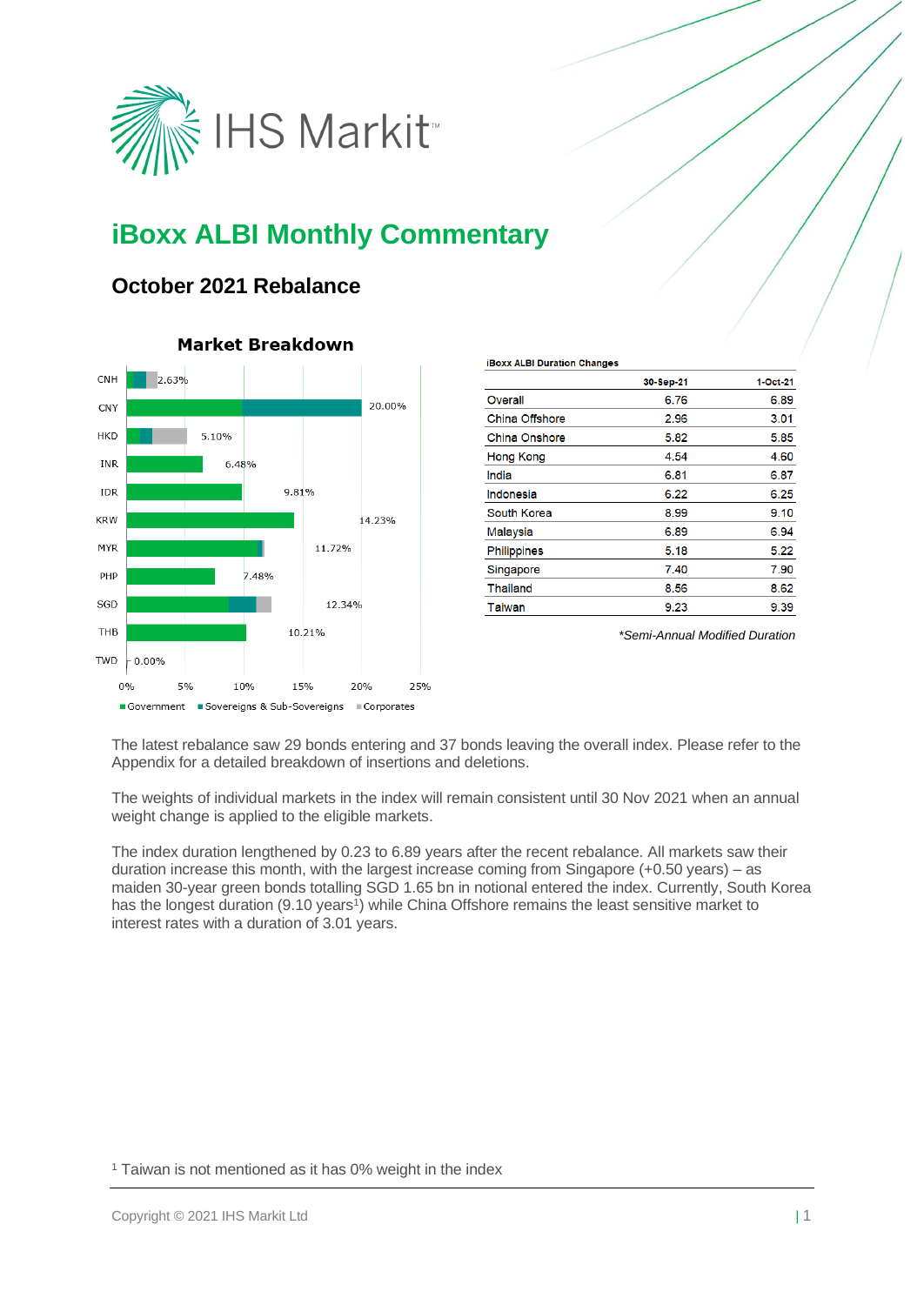### **September 2021 EOM Commentary**



**ALBI Overall and Single Market Returns** 

Markets across equities and fixed income took a turn for the worse in September after a slew of market events hit the streets. In Asia, news on the likely inability of China Evergrande Group to pay its debt obligations broke mid-September, causing contagion fears in the Chinese property market as well as in global markets. In the US, treasury yields rose after a hawkish stance was presented in the latest FOMC meeting. The yield of the iBoxx \$ Treasuries index closed at 1.59% at September-end, up 17 bps month-on-month.

Asian local currency bond markets were not spared as the iBoxx ALBI lost 1.99% over the month with most markets in the red. The only exceptions were India (+1.01%), China Onshore (+0.22%) and China Offshore (+0.17%). South Korea and Thailand led the losses and returned -2.35% and -1.66%, respectively.

While most markets saw red throughout the yield curve, the highest gains and losses were concentrated in 10+ segment. India 10+ led the gains, returning 1.65%. Conversely, South Korea 10+ (-4.66%) posted the worst loss. Please note that the US dollar strengthened against all eligible local currencies this month.

The overall index yield gained 15 bps and registered at 3.22% at month end, contributed to by an increase in yield in all eligible markets except India. Thailand (2.24%) had a 20 bps increase in yield, while India (6.50%) dropped 6 bps. Despite the decline, India continues to be the highest yielding bond market in the index offering 6.50%, while Hong Kong, at 1.77%, remains the lowest yielding market<sup>2</sup> in the index.

*Data as of 30 September 2021*

<sup>2</sup> Taiwan is not mentioned as it has 0% weight in the index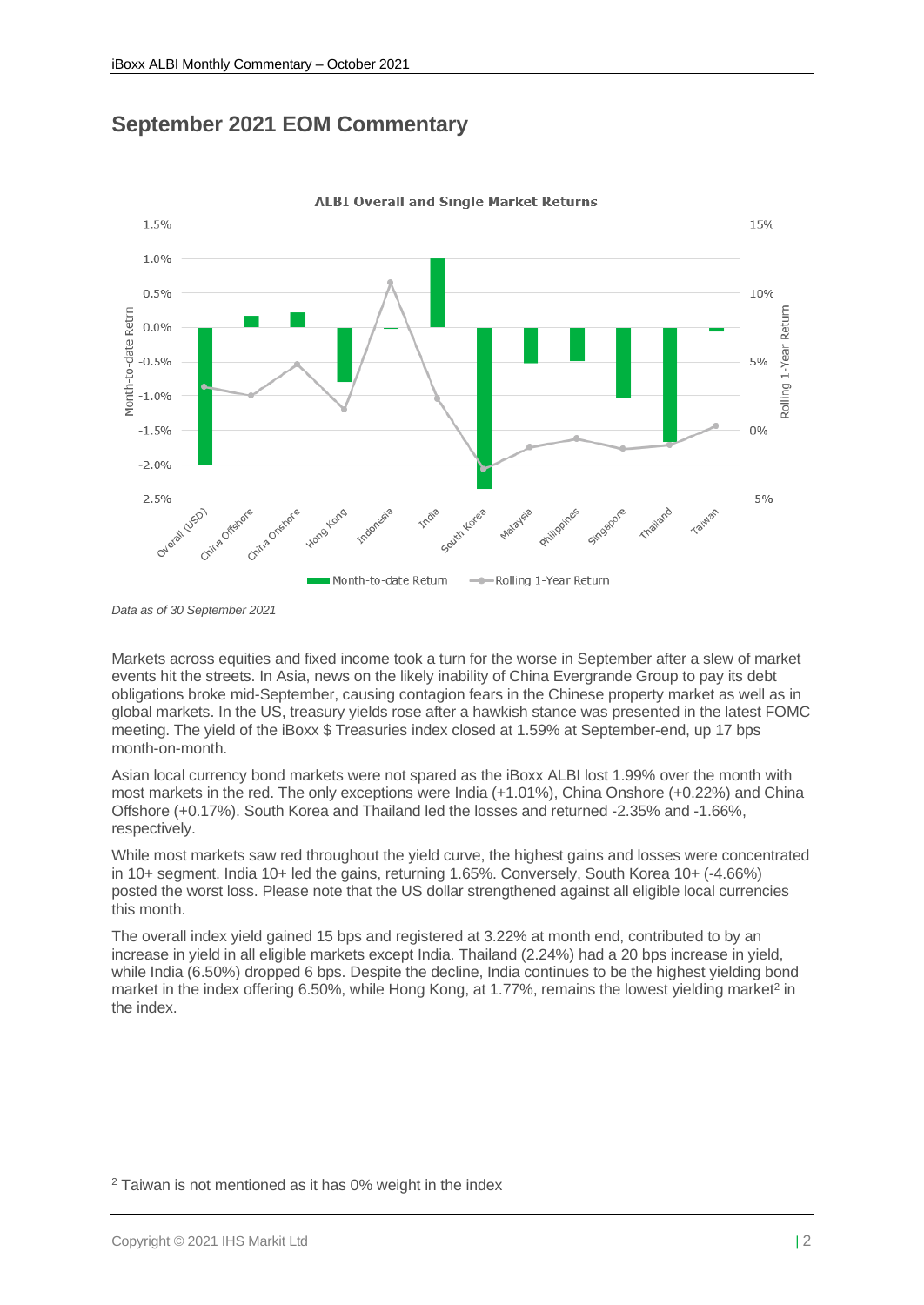|                    | <b>Sep 21</b> | <b>MTD</b> | <b>YTD</b> | 3Υ     |
|--------------------|---------------|------------|------------|--------|
| Overall            | 122.19        | $-1.99\%$  | $-4.03%$   | 18.58% |
| China Offshore     | 141.36        | 0.17%      | 2.67%      | 14.00% |
| China Onshore      | 142.50        | 0.22%      | 4.24%      | 15.99% |
| Hong Kong          | 124.04        | $-0.79%$   | $-0.17%$   | 14.36% |
| India              | 210.82        | 1.01%      | 2.17%      | 36.50% |
| Indonesia          | 180.18        | $-0.02\%$  | 3.38%      | 40.22% |
| South Korea        | 127.89        | $-2.35%$   | $-2.59\%$  | 5.68%  |
| Malaysia           | 142.06        | $-0.52%$   | $-1.79%$   | 16.09% |
| <b>Philippines</b> | 143.42        | $-0.49%$   | $-1.83%$   | 29.18% |
| Singapore          | 123.04        | $-1.03%$   | $-3.50%$   | 12.51% |
| Taiwan             | 121.39        | $-0.07%$   | $-0.81%$   | 7.34%  |
| Thailand           | 141.85        | $-1.66%$   | $-3.71%$   | 14.31% |

#### **iBoxx ALBI Overall and Single Market Returns**

#### iBoxx ALBI Returns Attribution - Sep 2021

|                    | <b>FX Return</b> | <b>Accrual Return</b> | <b>Capital Return</b> |
|--------------------|------------------|-----------------------|-----------------------|
| Overall            | $-1.35%$         | 0.29%                 | $-0.95%$              |
| China Offshore     | $-0.18%$         | 0.26%                 | $-0.10%$              |
| China Onshore      | $-0.04%$         | 0.27%                 | $-0.05%$              |
| <b>Hong Kong</b>   | $-0.07%$         | 0.17%                 | $-0.97%$              |
| India              | $-1.49%$         | 0.57%                 | 0.45%                 |
| Indonesia          | $-0.28%$         | 0.55%                 | $-0.57\%$             |
| Malaysia           | $-0.75%$         | 0.32%                 | $-0.84%$              |
| <b>Philippines</b> | $-2.43%$         | 0.29%                 | $-0.78%$              |
| Singapore          | $-1.32%$         | 0.20%                 | $-1.23%$              |
| South Korea        | $-2.07%$         | 0.17%                 | $-2.52%$              |
| Taiwan             | $-0.53%$         | 0.11%                 | $-0.17%$              |
| Thailand           | $-4.76%$         | 0.20%                 | $-1.87\%$             |

#### iBoxx ALBI Countries Heatmap - Sep 2021

|                          | $1 - 3$  | $3-5$     | 5-7       | $7 - 10$  | $10+$     |
|--------------------------|----------|-----------|-----------|-----------|-----------|
| Overall (USD)            | $-1.31%$ | $-1.37\%$ | $-1.49%$  | $-2.08\%$ | $-3.16%$  |
| Overall (Local Currency) | $0.00\%$ | $-0.22%$  | $-0.43%$  | $-0.92%$  | $-1.64%$  |
| China Offshore           | 0.14%    | 0.18%     | 0.15%     | 0.30%     | 0.48%     |
| China Onshore            | 0.21%    | 0.35%     | 0.31%     | 0.06%     | 0.17%     |
| Hong Kong                | $-0.07%$ | $-0.53%$  | $-1.16%$  | $-1.58%$  | $-2.73%$  |
| India                    | 0.04%    | 0.35%     | 0.57%     | 0.81%     | 1.65%     |
| Indonesia                | 0.27%    | 0.11%     | 0.24%     | $-0.15%$  | $-0.17%$  |
| Malaysia                 | $-0.04%$ | $-0.60%$  | $-0.88%$  | $-1.03%$  | $-0.34%$  |
| <b>Philippines</b>       | 0.06%    | $-0.15%$  | $-0.36%$  | $-1.95%$  | $-0.78%$  |
| Singapore                | $-0.08%$ | $-0.41%$  | $-0.64%$  | $-1.19%$  | $-2.33%$  |
| South Korea              | $-0.20%$ | $-0.75%$  | $-1.37\%$ | $-2.29%$  | $-4.66\%$ |
| Taiwan                   | $-0.03%$ | $-0.03%$  | $-0.01%$  | $-0.08%$  | $-0.10%$  |
| Thailand                 | $-0.14%$ | $-0.82%$  | $-1.45%$  | $-2.02%$  | $-2.79%$  |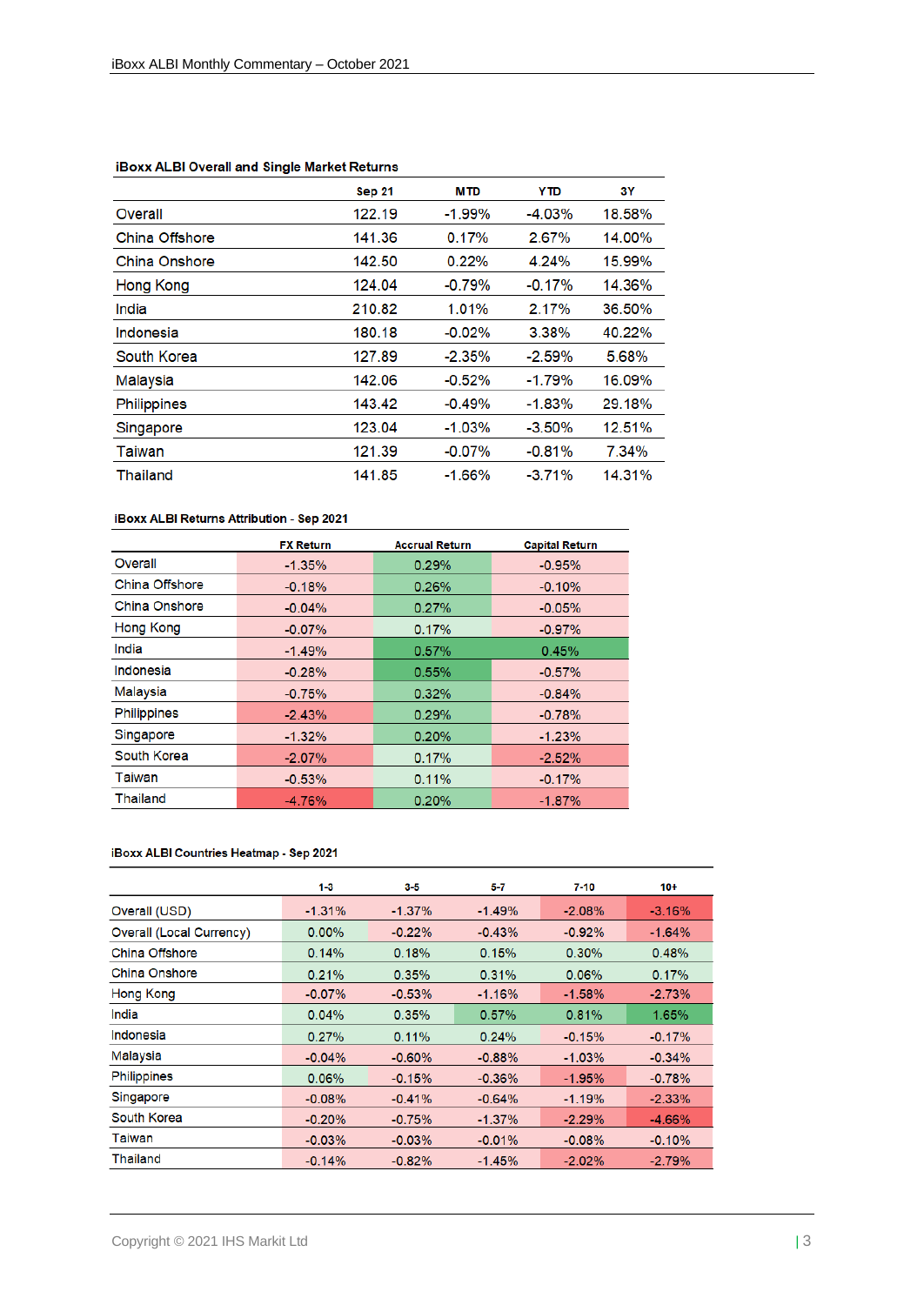



**ALBI Overall and Single Market Returns** 

*Total Return Index Levels. Data as of 30 Sep 2021*





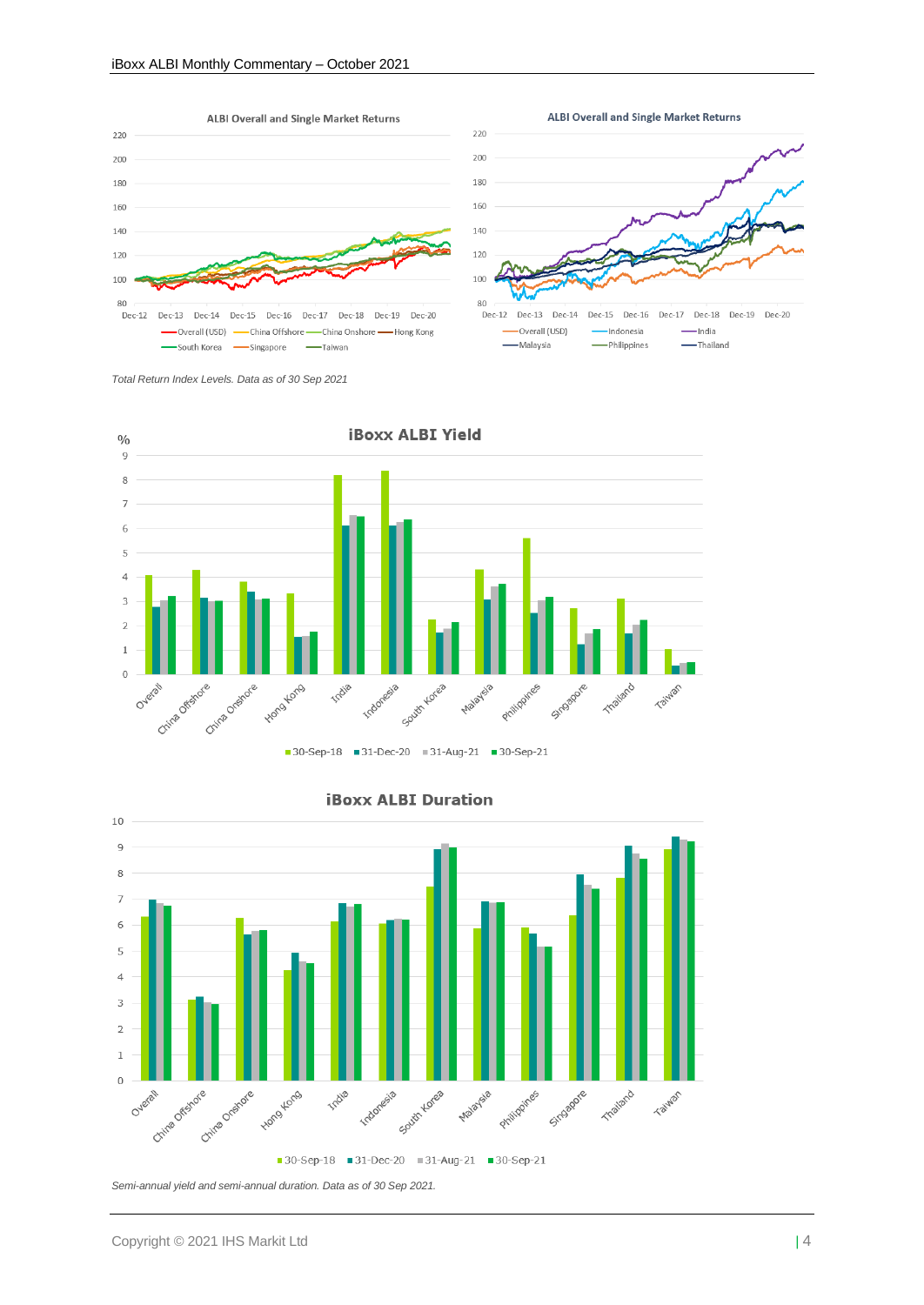## **Appendix**

#### **iBoxx ALBI Overall – September 2021 Insertions**

| Issue                  | Ccy        | Rating | <b>Notional (MM)</b> |
|------------------------|------------|--------|----------------------|
| BCHINA 2.75% 2023-9-29 | <b>CNH</b> | Α      | 1,000                |
| CGB 2.41% 2023-9-27    | <b>CNH</b> | Α      | 5,000                |
| CGB 2.5% 2026-9-27     | <b>CNH</b> | Α      | 2,000                |
| CGB 2.47% 2024-9-2     | <b>CNY</b> | Α      | 58,000               |
| SDBC 2.83% 2026-9-10   | <b>CNY</b> | Α      | 21,070               |
| SDBC 3.12% 2031-9-13   | CNY        | Α      | 55,000               |
| ASIA 0.395% 2024-9-29  | <b>HKD</b> | AAA    | 300                  |
| BCLMHK 1.07% 2024-9-27 | <b>HKD</b> | Α      | 775                  |
| C 1% 2025-9-7          | <b>HKD</b> | Α      | 400                  |
| C 1.2% 2026-7-23       | <b>HKD</b> | Α      | 356                  |
| DBSSP 1.074% 2026-9-23 | <b>HKD</b> | AA     | 1,400                |
| EBIUH 2.1% 2028-9-27   | <b>HKD</b> | Α      | 376                  |
| EIB 0.533% 2025-9-29   | <b>HKD</b> | AAA    | 300                  |
| HKCGAS 0.7% 2024-9-24  | <b>HKD</b> | Α      | 320                  |
| IFC 0.535% 2025-9-10   | <b>HKD</b> | AAA    | 300                  |
| KBN 0.44% 2024-9-28    | <b>HKD</b> | AAA    | 400                  |
| QNBK 1.13% 2024-9-1    | <b>HKD</b> | Α      | 780                  |
| QNBK 1.95% 2028-9-30   | <b>HKD</b> | AA     | 309                  |
| SUNHUN 0.82% 2024-9-17 | <b>HKD</b> | Α      | 500                  |
| SUNHUN 0.82% 2024-9-23 | <b>HKD</b> | Α      | 300                  |
| SUNHUN 1.87% 2028-9-16 | <b>HKD</b> | Α      | 390                  |
| SUNHUN 1.87% 2028-9-20 | HKD        | Α      | 300                  |
| UOBSP 0.705% 2024-9-16 | <b>HKD</b> | ΑA     | 400                  |
| UOBSP 0.71% 2024-9-9   | <b>HKD</b> | ΑA     | 850                  |
| KORMSB 1.51% 2024-9-3  | KRW        | ΑA     | 1,000,000            |
| KTB 1.25% 2023-9-10    | <b>KRW</b> | ΑA     | 1,367,000            |
| NEASP 1.67% 2031-9-15  | SGD        | AA*    | 350                  |
| NEASP 2.5% 2051-9-15   | SGD        | AA*    | 1,300                |
| TGB 0.5% 2041-9-29     | <b>TWD</b> | AA     | 35,000               |

| Issue                  | Ccy        | Rating | <b>Notional (MM)</b> |
|------------------------|------------|--------|----------------------|
| BCHINA 3.15% 2022-9-21 | <b>CNH</b> | Α      | 3,000                |
| DAIGR 3.45% 2022-9-27  | <b>CNH</b> | Α      | 500                  |
| EBRD 2.32% 2022-9-3    | <b>CNH</b> | AAA    | 700                  |
| EIB 2.35% 2022-9-26    | CNH        | AAA    | 800                  |
| EIB 2.43% 2022-9-26    | <b>CNH</b> | AAA    | 500                  |
| KFW 2.5% 2022-9-23     | <b>CNH</b> | AAA    | 500                  |
| ADBCH 3.02% 2022-9-5   | <b>CNY</b> | Α      | 11,000               |
| ADBCH 3.25% 2022-9-10  | <b>CNY</b> | Α      | 49,600               |
| CGB 4.55% 2022-9-29    | CNY        | Α      | 36,320               |
| CGB 4.68% 2022-9-18    | CNY        | Α      | 31,970               |
| SDBC 4.29% 2022-9-17   | CNY        | Α      | 32,000               |
| AIIB 0.51% 2022-9-3    | HKD        | AAA    | 500                  |
| AIIB 0.51% 2022-9-8    | <b>HKD</b> | AAA    | 500                  |
| ANZ 2.065% 2022-9-26   | <b>HKD</b> | ΑA     | 500                  |
| ASIA 0.48% 2022-9-9    | <b>HKD</b> | AAA    | 300                  |
| CBAAU 2.1% 2022-9-25   | HKD        | ΑA     | 300                  |
| CBAAU 2.15% 2022-9-27  | <b>HKD</b> | ΑA     | 300                  |
| CHINLP 2.83% 2022-9-20 | <b>HKD</b> | А      | 450                  |
| CHINLP 2.9% 2022-9-26  | HKD        | Α      | 400                  |
| EIB 0.32% 2022-9-25    | HKD        | AAA    | 300                  |
| IBRD 0.32% 2022-9-21   | HKD        | AAA    | 500                  |
| KFW 0.395% 2022-9-3    | HKD        | AAA    | 400                  |
| MUFG 2.33% 2022-9-23   | <b>HKD</b> | Α      | 400                  |
| NAB 2.07% 2022-9-20    | HKD        | ΑA     | 300                  |
| NIB 0.425% 2022-9-3    | HKD        | AAA    | 400                  |
| NIB 0.46% 2022-9-4     | HKD        | AAA    | 400                  |
| ULFP 2.74% 2026-11-27  | HKD        | Α      | 500                  |
| ULFP 3.095% 2025-11-17 | HKD        | Α      | 750                  |
| ULFP 3.28% 2025-3-26   | <b>HKD</b> | Α      | 585                  |
| IGB 8.13% 2022-9-21    | <b>INR</b> | BBB    | 638.068              |
| KTB 2% 2022-9-10       | KRW        | ΑA     | 9,626,000            |
| KLKMK 4% 2022-9-2      | MYR        | ΑA     | 1,000                |
| RPGB 3.8% 2022-9-13    | PHP        | BBB    | 22,945               |
| LTAZSP 2.57% 2022-8-31 | SGD        | AA*    | 600                  |
| SIGB 3.125% 2022-9-1   | SGD        | AAA    | 9,200                |
| BOTGB 1.44% 2022-9-16  | THB        | Α      | 110,774              |
| TGB 1.125% 2022-9-24   | TWD        | AA     | 75,000               |

**iBoxx ALBI Overall – September 2021 Deletions**

*\*Implied Rating*